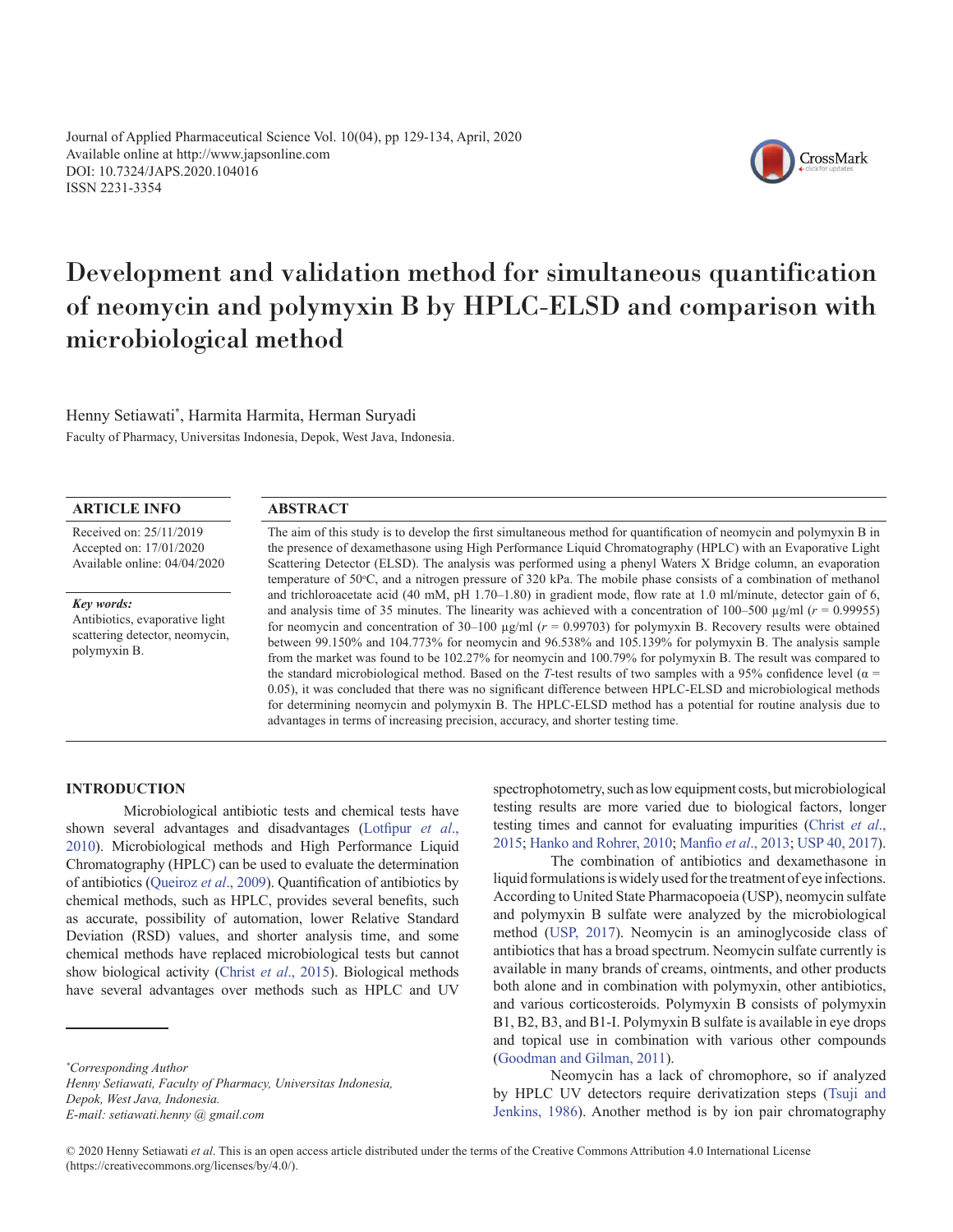using the reverse phase method then post-column derivatization using o-phthalaldehyde (Shaikh *et al*[., 1991](#page-5-0)). However, the derivatization procedure is difficult because the process is complicated and causes problems for quantitative analysis ([Pendela](#page-5-0) *et al*., 2004). Quantification of neomycin in sample without derivatization was developed, such as HPLC-Pulsed Amperometric Detector or Evaporative Light Scattering Detector (ELSD) or mass spectrometry (Farouk *et al*[., 2015](#page-4-0)). Polymyxin B sulfate can be quantified using HPLC detector UV–Vis at a wavelength of 215 nm [\(Ph. Eur., 2014\)](#page-5-0).

ELSD detectors are gaining popularity due to its ability to detect analytes on non-selective basis. ELSD especially used for analytes without chromophores. The stages in ELSD include three different stages that need to be optimized to achieve low noise, sensitive, and repeatability. The three stages are nebulization, evaporation, and optical detection. Some advantages of ELSD are universal detectors that do not absorb UV, fluorescence, or electrochemical detection without derivatization [\(Corradini, 2011](#page-4-0); Liu *et al*[., 2017](#page-5-0); Scheidl *et al*., 2009).

For routine analysis in quality control laboratories, simultaneous methods are required for both components. The aim of this study is to develop a method for both antibiotics with the presence of dexamethasone which is commonly found in the market using an ELSD detector. In this study, we compared the validated method above and microbiology method as a standard procedure in pharmacopoeia.

## **MATERIALS AND METHODS**

## **Instrument and apparatus**

Chromatographic analysis was carried out by Shimadzu prominence series modular LC system (Kyoto, Japan) consisting of DGU-20A5 vacuum degasser and LC-20AD pump with SIL-20 A HT autosampler unit. The detector used is Shimadzu ELSD-LT II. The nebulizing gas was nitrogen produced with Peak Scientific Generator (Scotland, UK). The column used is phenyl Waters X-Bridge (compatible with pH 1–10) with a column length of 150 mm, internal diameter of 4.6 mm, particle size of 5 μm, and measurement of mobile phase pH using Mettler Toledo (Ohio, USA).

## **Reagents and reference standards**

LC grade solvents such as Methanol (Merck, Darmstadt, Germany); water (Millipore Purification System, MA) are used. Analytical grade reagent is trichloroacetic acid (TCA) (Merck, Darmstadt, Germany). Reference standards are neomycin sulfate (Indonesian Pharmacopoeia Reference Standard, neomycin base 730.48 IU/mg), polymixin B sulfate (Sigma Aldrich, St. Louis, MO; purity 89.1%), and dexamethasone (Indonesian Pharmacopoeia Reference Standard; purity 99.89%).

#### **Sample**

Sample eye drops were purchased from Sanbe Farma, Indonesia.

## **Procedure**

i. Chromatographic conditions

The mobile phase consists of a combination of methanol and TCA (40 mM, pH 1.7–1.8). The pH of the mobile phase is measured before use.

# ii. Preparation of standard solutions

Neomycin and polymyxin B standards are accurately weighed and dissolved with water to produce concentrations 2.5 mg/ml neomycin and 1.0 mg/ml polymyxin B. Dexamethasone standards are accurately weighed and dissolved with acetonitrile to produce concentration 1.0 mg/ml. Each standard stock solution was accurately taken and diluted with water to produce calibration curve solution (Table 1).

# iii. Method Validation

The validation method was performed based on ICH Q2 (R1) (2005). The method was validated for specificity, linearity, accuracy, precision, limit of detection (LOD), limit of quantification (LOQ), and robustness.

## *Specificity*

The specificity of the method is demonstrated by the separation of neomycin, polymixin, and dexamethasone without any interference peak of the matrix or solvent.

## *Linearity*

Linearity is used to observe the relationship that the test results are directly proportional to the concentration of analytes in the sample in a given range. ELSD does not give a linear response with the concentration, and a logarithmic transformation may be used.

Determining linearity and calibration curves were plotted over a concentration range of 100–500 μg/mL for neomycin and 30–100 μg/ml for polymyxin B.

# *LOD and LOQ*

LOD and LOQ can be calculated using the regression equation approach using the following formula ([Harmita, 2009](#page-4-0)):

$$
S_{y'_x} = \sqrt{\frac{\sum (y - yi)^2}{n - 2}}
$$

$$
LOD = \frac{3S_{y/x}}{b}
$$

$$
LOQ = \frac{10S_{y/x}}{b}
$$

*Precision*

Intraday and interday precision of the method were carried out by analyzing replicate solution on the day and different

**Table 1.** Concentration of calibration curve solution.

| No. | Concentration (µg/ml) |             |                      |  |  |
|-----|-----------------------|-------------|----------------------|--|--|
|     | Neomycin              | Polymyxin B | <b>Dexamethasone</b> |  |  |
| 1.  | 100                   | 20          | 30                   |  |  |
| 2.  | 150                   | 30          | 40                   |  |  |
| 3.  | 200                   | 40          | 60                   |  |  |
| 4.  | 250                   | 50          | 70                   |  |  |
| 5.  | 300                   | 60          | 90                   |  |  |
| 6.  | 350                   | 70          | 100                  |  |  |
| 7.  | 400                   | 80          | 120                  |  |  |
| 8.  | 500                   | 100         | 150                  |  |  |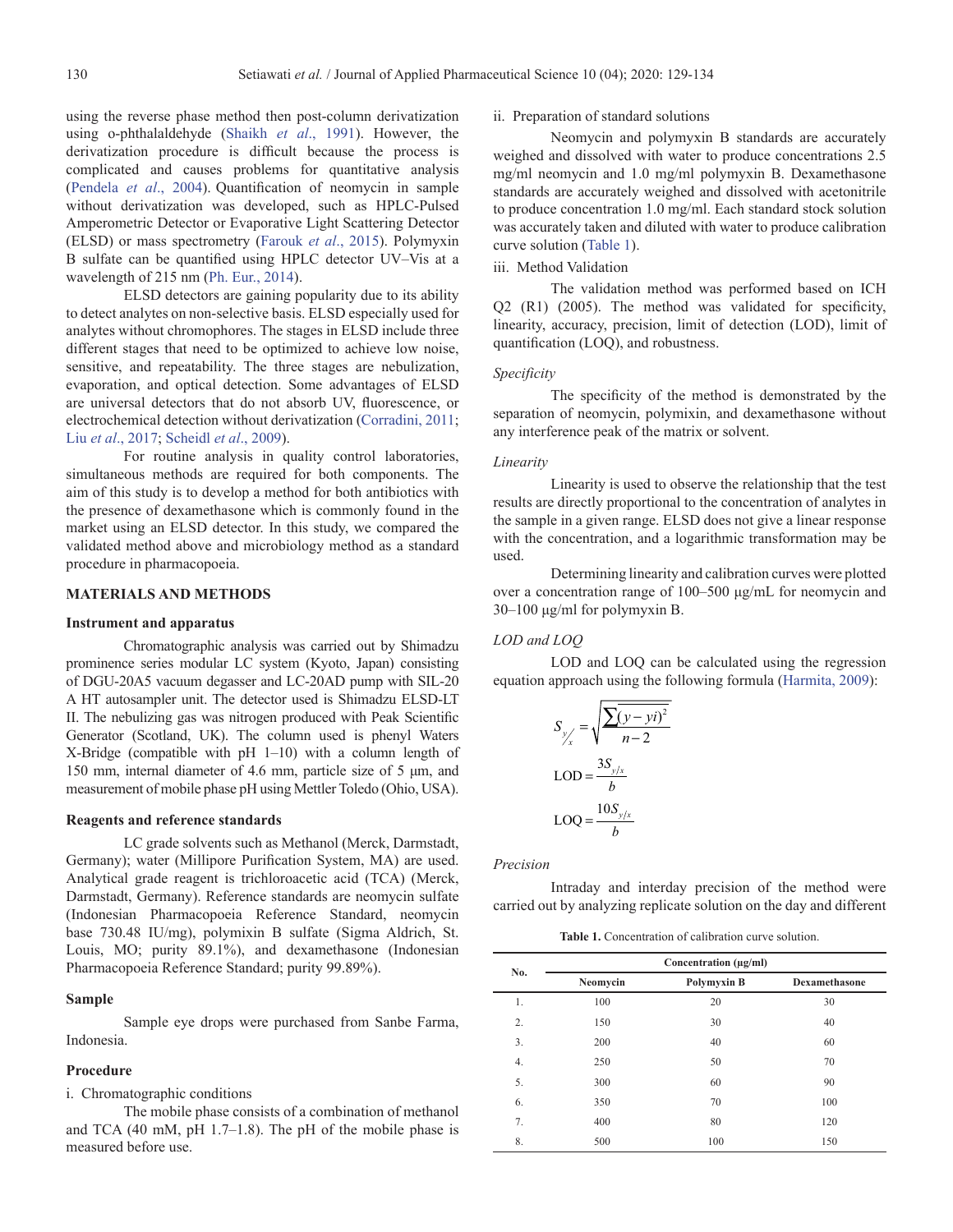consecutive days. The method precision is determined by the % RSD.

#### *Accuracy*

Accuracy is a measure that shows the degree of closeness of the analysis results with actual levels. The standard addition method was applied. In this study, recovery was performed in triplicate at 80%, 100%, and 120%.

## *Robustness*

This study examined the effect of changes in nitrogen pressure (318, 320, and 322 kPa) on the concentration of the analyte. The results were processed using one-way analysis of variance (ANOVA) ( $\alpha$  = 0.05).

## iv. Comparison of methods

The results obtained above were compared with the microbiological methods according to USP using the agar diffusion method. The results of neomycin sulfate and polymixin B sulfate from two methods were compared statistically using a two-sample *T*-test ( $\alpha$  = 0.05).

#### v. Analysis of market samples

The HPLC and microbiology method used for the determination of samples  $(n = 6)$  from the market with different batches.

vi. Statistical analysis

Data were processed with R studio statistical software version 1.2.1335.

# **RESULTS AND DISCUSSION**

# **Optimization procedures**

In this study, we used the phenyl column for the analysis. The phenyl column has high sensitivity to polar analyte. This column provided high separation and little tailing factor, especially in polypeptide antibiotic compounds (He *et al*[., 2018](#page-4-0)). TCA is used in the mobile phase in combination with methanol. In this study, TCA  $(40 \text{ mM})$  pH  $1.7-1.8$  is the optimum pH to provide a good response to neomycin but reduce the possibility of column damage. This is consistent with previous research that the acidic mobile phase for analysis of neomycin has a pH of about 1.5 ([Scheidl](#page-5-0) *et al*., 2009).

The HPLC procedure was optimized for neomycin and polymyxin B with the presence of dexamethasone. A good resolution of three components was obtained by gradient mode (Table 2). The parameters of the ELSD detector need to be optimized to obtain good sensitivity and low noise. In this study, variations on nitrogen pressure and evaporation temperature were examined. Nitrogen pressure variations were carried out at 320, 350, and 400 kPa. Temperature variations were carried out

**Table 2.** The HPLC gradient elution program.

| Time            | <b>Composition of mobile phase</b> |
|-----------------|------------------------------------|
| $0.00 - 15.50$  | Methanol—TCA $(50:50)$             |
| $15.51 - 25.00$ | Methanol—TCA (82.5:17.5)           |
| $25.01 - 35.00$ | Methanol—TCA $(50:50)$             |
|                 |                                    |

at  $45^{\circ}$ C,  $50^{\circ}$ C, and  $55^{\circ}$ C. The influence of variations in nitrogen pressure and evaporation temperature on ELSD response is shown in Table 3. In this study, the nitrogen pressure has a significant influence on the peak area of neomycin while for polymyxin B it gives a relatively stable area. Evaporation temperature between 45 and 55°C gave a relatively stable area of neomycin and polymyxin B. This is supported by the ANOVA test, which is listed in [Table 4](#page-3-0).

# **Method validation**

Method validation was carried out using optimum conditions. The conditions were a nitrogen pressure of 320 kPa, an evaporation temperature of  $50^{\circ}$ C, detector gain of 6, flow rate at 1.0 mL/min, and analysis time of 35 minutes with a combination of mobile phases as in Table 2.

## *Specificity*

The specificity of this method is demonstrated by the good separation of neomycin and polymyxin B in the presence of dexamethasone ([Figs. 2](#page-3-0)[–4](#page-4-0)). The peak from matrix and solvent was examined to assure that they do not interfere with neomycin and polymyxin B.

## *Linearity and range*

For linearity, logarithmic transformation is used for the concentration of analyte and the response produced because the ELSD detector does not provide a linear response between the concentration and area. At low concentrations, analytes produce smaller particle size responses and at high concentrations give large particle size responses ([Koupparis](#page-4-0) *et al*., 2004; [Scheidl](#page-5-0) *et al.*, 2009). From the calculation, correlation coefficient (r)  $\geq$ 0.997 and  $V_{x_0} \le 5.0\%$  for each analyte are obtained ([Table 5](#page-4-0)).

## *LOD and LOQ*

LOD and LOQ were obtained using the regression equation approach. LOD and LOQ were 11.744 and 39.145 μg/ ml for neomycin and 8.689 and 28.964 μg/ml for polymyxin B, respectively.

## *Precision*

The results showed a relative standard deviation  $\leq 2\%$ for both analytes. The results showed in [Table 6](#page-4-0).

**Tabel 3.** Influence of nitrogen pressure and temperature on ELSD response.

|                            | <b>Conditions</b>                               |           | Peak area          |  |  |
|----------------------------|-------------------------------------------------|-----------|--------------------|--|--|
| Nitrogen pressure<br>(kPa) | <b>Evaporation</b><br>temperature $(^{\circ}C)$ | Neomvcin  | <b>Polymyxin B</b> |  |  |
| 320                        | 45                                              | 1,802,706 | 458,757            |  |  |
| 320                        | 50                                              | 1,832,184 | 429,596            |  |  |
| 320                        | 55                                              | 1,710,287 | 480,588            |  |  |
| 350                        | 45                                              | 1,631,575 | 415,198            |  |  |
| 350                        | 50                                              | 1,703,182 | 485,634            |  |  |
| 350                        | 55                                              | 1,613,506 | 479,440            |  |  |
| 400                        | 45                                              | 1,400,321 | 498,518            |  |  |
| 400                        | 50                                              | 1,470,950 | 341,999            |  |  |
| 400                        | 55                                              | 1,441,319 | 396,403            |  |  |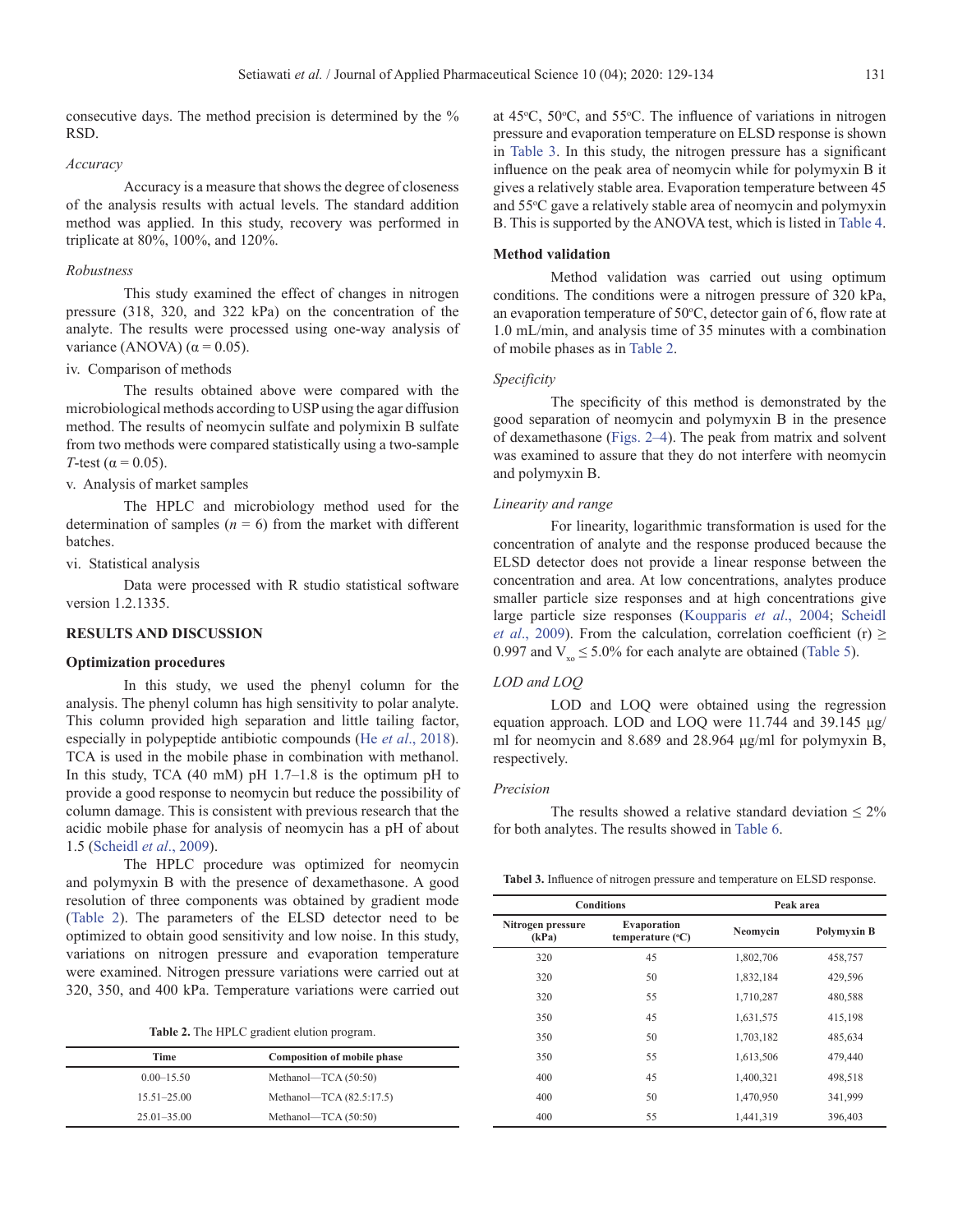<span id="page-3-0"></span>

| No.      | Neomycin                |                |         |       | Polymyxin B    |         |       |
|----------|-------------------------|----------------|---------|-------|----------------|---------|-------|
|          | Influence               | <i>F</i> value | F table |       | <i>F</i> value | F table |       |
|          | Nitrogen pressure       | 35.920         | 5.143   | 0.005 | 0.748          | 5.143   | 0.513 |
| <u>.</u> | Evaporation temperature | 0.166          | 5.143   | 0.851 | 0.419          | 5.143   | 0.676 |

**Table 4.** The results of one-way ANOVA test to pressure and evaporation temperature changes on peak area.



**Figure 1.** Structure. (a) Neomycin. (b) Polymyxin B [National Center for Biotechnology Information (NCBI), 2019].



**Figure 2.** Chromatogram of standard, neomycin: 4.972 minutes; dexamethasone: 15.19 minutes; polymyxin B: 22.160 minutes.

## *Accuracy*

The accuracy of the method is done by adding a certain number of standards to the sample, and then the value of recovery is calculated. Both analytes meet the acceptance requirements. In this study, the recovery results were obtained between 99.15% and 104.77% (acceptance criteria 95%–105%) for neomycin and 96.54% and 105.14% (acceptance criteria 90%–107%) for polymyxin B.

#### *Robustness*

The results of determining the concentration of neomycin and polymyxin B with nitrogen pressure modification (318, 320, and 322 kPa) are obtained. Data were processed by one-way ANOVA test ( $\alpha$  = 0.05) ([Table 7](#page-4-0)). It can be concluded that the levels of neomycin and polymyxin B were not affected by these changes.



**Figure 3.** Chromatogram of eye drops sample.

#### **Comparison of methods**

The chemical method obtained in this study was compared with the standard microbiological method (USP 40, 2017). Samples on the market are tested by chemical and microbiology methods. Data were processed by the two-sample *T*-test ( $\alpha = 0.05$ ). Based on the results in [Table 8](#page-4-0), it can be concluded that there is no significant difference between these methods for neomycin and polymyxin B. The difference between the two methods was about  $\pm$  3% for neomycin and about  $\pm$  4% for polymyxin. The difference in the percentage due to neomycin and polymyxin consists of several components. Neomycin consists of neomycin B and neomycin C. The antimicrobial potency of neomycin C is lower than neomycin B (Adams *et al*[., 1998\)](#page-4-0). European Pharmacopoeia limits the amount of neomycin C to 3%–15%. Neomycin with a neomycin C content of less than 3% is called framycetin. USP does not differentiate neomycin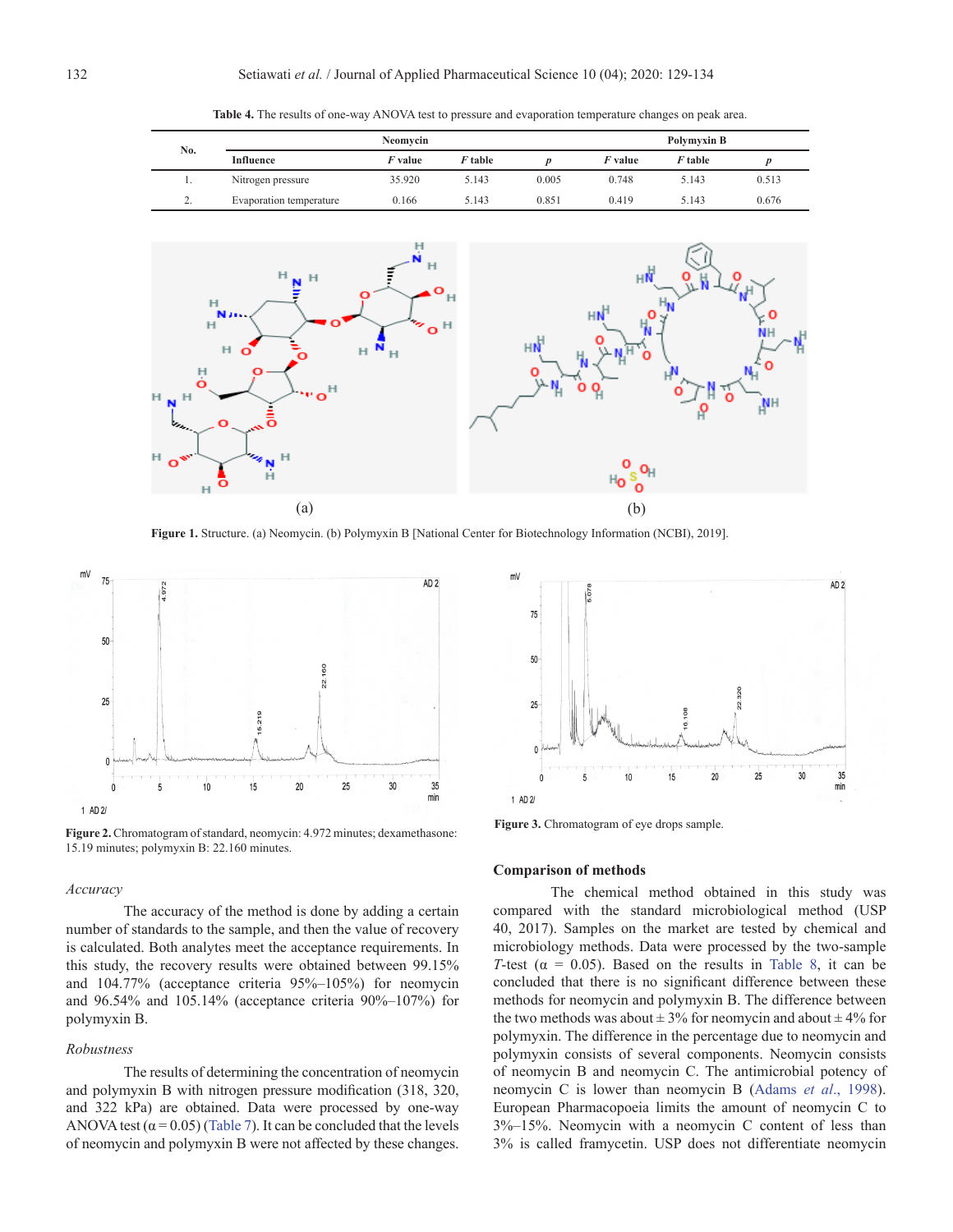<span id="page-4-0"></span>

**Figure 4.** Chromatogram of solvent.

**Table 5.** Linearity results.

| Analyte     | Range<br>$(\mu g/ml)$ | <b>Regression equation</b> |         |       |
|-------------|-----------------------|----------------------------|---------|-------|
| Neomycin    | $100 - 500$           | $v = 1.20688x + 3.32223$   | 0.99955 | 1.392 |
| Polymyxin B | $30 - 100$            | $v = 1.48470x + 2.70788$   | 0.99703 | 4.672 |

**Table 6.** Precision results.

| Analyte     |         | <b>Intraday precision</b> | <b>Interday precision</b> |         |
|-------------|---------|---------------------------|---------------------------|---------|
|             | Mean    | $%$ RSD                   | Mean                      | $%$ RSD |
| Neomycin    | 99.314  | 1.876                     | 98.370                    | 1.357   |
| Polymyxin B | 103.156 | 1.604                     | 102.285                   | 1.205   |

**Table 7.** The results of determination of neomycin and polymyxin B by modifying nitrogen pressure and statistical analysis.

|             | Nitrogen Pressure (kPa) |         |         |                |         |                  |
|-------------|-------------------------|---------|---------|----------------|---------|------------------|
| Analyte     | 318                     | 320     | 322     | <i>F</i> value | F table | $\boldsymbol{D}$ |
| Neomycin    | 99.190                  | 100.900 | 100.822 | 1.501          | 5.143   | 0.296            |
| Polymyxin B | 102.497                 | 100.666 | 102.613 | 1.138          | 5.143   | 0.381            |

**Table 8.** The results of neomycin and polymixin B with HPLC and microbiology method.

| No.              | Neomycin     |             | <b>Polymyxin B</b> |             |
|------------------|--------------|-------------|--------------------|-------------|
|                  | Microbiology | <b>HPLC</b> | Microbiology       | <b>HPLC</b> |
| $\mathbf{1}$     | 99.75        | 100.83      | 102.76             | 102.87      |
| $\overline{2}$   | 106.65       | 99.81       | 112.50             | 98.50       |
| 3                | 104.57       | 102.06      | 103.04             | 100.63      |
| $\overline{4}$   | 103.48       | 102.90      | 103.42             | 98.57       |
| 5                | 106.35       | 102.90      | 103.23             | 101.33      |
| 6                | 109.85       | 105.13      | 102.73             | 102.87      |
| Mean             | 105.11       | 102.27      | 104.61             | 100.79      |
| $%$ RSD          | 3.24         | 1.81        | 3.70               | 1.94        |
| t value          | 1.810        |             | 2.150              |             |
| $t$ table        | 2.228        |             | 2.228              |             |
| $\boldsymbol{p}$ | 0.100        |             | 0.058              |             |

and framycetin, so it does not limit the amount of neomycin C. Polymyxin B consists of polymyxin B1, B2, B3, and B1-I (USP 40, 2017). It causes different contents of the raw material used in the sample on the market. The limitation of this method is that it cannot differentiate components in neomycin and polymyxin B. It was also found in previous studies of neomycin ([Scheidl](#page-5-0)

*et al*[., 2009](#page-5-0)) as well as polymyxin B with an ELSD detector (He *et al*., 2018). This method is also less sensitive than HPLC-UV detector and especially mass spectrometry. Behind some limitations, this validated method could apply for routine analysis due to relatively inexpensive equipment, a good chromatographic separation, and no derivatization steps for neomycin. For future study, it may be to develop simultaneous analysis, which includes dexamethasone. Dexamethasone usually analyze by HPLC-UV detector with a combination of acetonitrile and water as a mobile phase ([USP, 2017](#page-5-0)). The challenges of the analysis are to provide good chromatographic separation and give equally results with the compendial method.

## **CONCLUSION**

Quantification of antibiotics can be done by chemical and microbiological methods. Based on this study, it can be concluded that the chemical method can be used as an alternative method for routine quality control analysis of samples on the market because it has several advantages in terms of increasing precision, accuracy, and shorter testing time.

## **ACKNOWLEDGMENT**

The authors are grateful to National Agency of Drug and Food Control, Republic of Indonesia (Badan POM RI) for support research cost.

# **CONFLICT OF INTEREST**

The authors declare that they have no conflicts of interest.

# **FUNDING SOURCES**

National Agency of Drug and Food Control, Republic of Indonesia (Badan POM RI).

## **REFERENCES**

Adams E, Liu L, Dierick K, Guyomard S, Nabet P, Rico S, Louis P, Roets E, Hoogmartens J. Neomycin: microbiological assay or liquid chromatography? J Pharm Biomed Anal, 1998; 17(4–5):757–66.

Christ A, Machado M, Ribas G, Schwarzbold V, da Silva C, Adams A. Fully validated microbiological assay for daptomycin injection and comparison to HPLC method. Braz J Pharm Sci, 2015; 51(4):775–83.

Corradini D. Handbook of HPLC. 2nd edition, Taylor and Francis, New York, pp 207–26, 2011.

European Department for the Quality of Medicines. European pharmacopoeia. 8th edition, EDQM, Strasbourg, pp 2055–6, 2014.

Farouk F, Azzazy H, Niessen W. Challenges in the determination of aminoglycoside antibiotics, a review. Anal Chim Acta, 2015; 890:21–43.

Goodman & Gillman. The pharmacoclogical basis of therapeutics. 12th edition, The McGraw-Hill, San Diego, CA, pp 1505–9, 1538–9, 2011.

Hanko VP, Rohrer JS. Suitability of a liquid chromatography assay of neomycin sulfate to replace the microbiological assay for neomycin in USP Monographs. J Pharm Biomed Anal, 2010; 51:96–102.

Harmita. Analisis Fisikokimia: Kromatografi. EGC, Jakarta, Indonesia, pp 115–8, 2009.

He L, Song X, Xie J, Zhang M, Zhang Y, Li J, Huang Q. Simultaneous determination of eight cyclopolypeptide antibiotics in feed by high performance liquid chromatography coupled with evaporation light scattering detection. J Chromatogr B Anal Technol Biomed Life Sci, 2018; 1076:103–9.

Koupparis MA, Megoulas NC. Enhancement of evaporative light scattering detection in high-performance liquid chromatographic determination of neomycin based on highly volatile mobile phase,